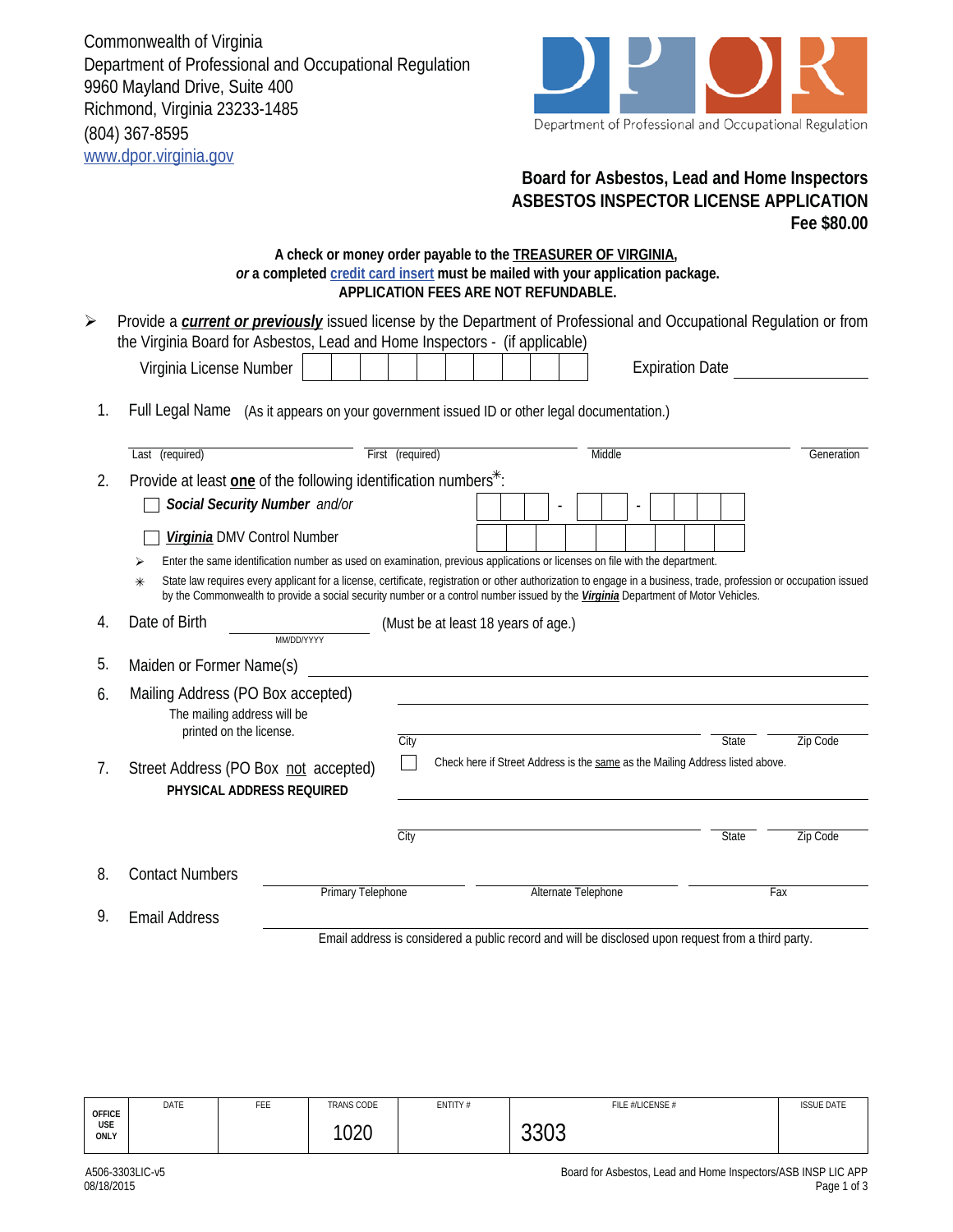- 10. *Asbestos Inspector* Provide the following information for Training, Education and Experience:
	- Have you successfully completed an EPA/AHERA or Board approved initial accredited *asbestos inspector*  training program and all subsequent EPA/AHERA or Board approved refresher accredited *asbestos inspector* training programs? A.

| ×<br>۰, |  |
|---------|--|
|         |  |

- If yes, attach a copy of the training course completion certificate showing successful completion of the programs. Yes  $\Box$
- B. Which of the following experience and/or education requirements have you met to qualify for this license type?
	- Hold a Bachelor's degree in engineering, architecture, industrial hygiene, physical science or a related field and shall have a minimum of (6) six months experience.
	- Hold a Bachelor's degree in engineering, architecture, industrial hygiene, physical science or a related field and shall have completed a minimum of (5) five inspections.
	- Hold an Associate's degree in engineering, architecture, industrial hygiene, physical science or a  $\mathbb{R}^n$ related field and shall have a minimum of (12) twelve months experience.
	- Hold an Associate's degree in engineering, architecture, industrial hygiene, physical science or a  $\perp$ related field and shall have completed a minimum of (10) ten inspections.

Hold a High School diploma and shall have a minimum of (24) twenty-four months experience.

- Hold a High School diploma and shall have completed a minimum of (15) fifteen inspections.
	- *Required Attachments: Attach a completed Education Verification Application and an Experience Verification Application.*
- 11. Do you hold a current or expired environmental remediation license, certification or registration issued by any jurisdiction (excluding Virginia)?
	- No  $\mathbb{R}^n$
	- Yes  $\Box$  If yes, complete the following table and attach an original Certification of Licensure/Letter of Good Standing<sup>®</sup> from each jurisdiction.

| State/Jurisdiction | License, Certification or Registration Number | <b>Expiration Date</b> |
|--------------------|-----------------------------------------------|------------------------|
|                    |                                               |                        |
|                    |                                               |                        |
|                    |                                               |                        |

- Certifications of Licensure/Letter of Good Standing, prepared by the state board or regulatory body must include: 1) the license/ certification/registration number; 2) the initial date of licensure; 3) the expiration date of the license or renewal fee; 4) the means of obtaining licensure (i.e. exam, reciprocity, etc.) and 5) all closed disciplinary actions resulting in a violation or undetermined finding.  $\bullet$
- 12. Have you ever been subject to a **disciplinary action** taken by any (including Virginia) local, state or national regulatory body?
	- No  $\Box$
	- Yes  $\Box$  If yes, complete the Disciplinary Action Reporting Form.
- A. Have you ever been convicted or found guilty, regardless of the manner of adjudication, in any jurisdiction of the United States of any **felony**? *Any plea of nolo contendere shall be considered a conviction.* 13.
	- No  $\mathbf{L}$
	- Yes  $\Box$  If yes, complete the Criminal Conviction Reporting Form.
	- B. Have you ever been convicted or found guilty, regardless of the manner of adjudication, in any jurisdiction of the United States of any **misdemeanor**? *Any plea of nolo contendere shall be considered a conviction.*
		- No  $\Box$
		- Yes  $\Box$ If yes, complete the Criminal Conviction Reporting Form.